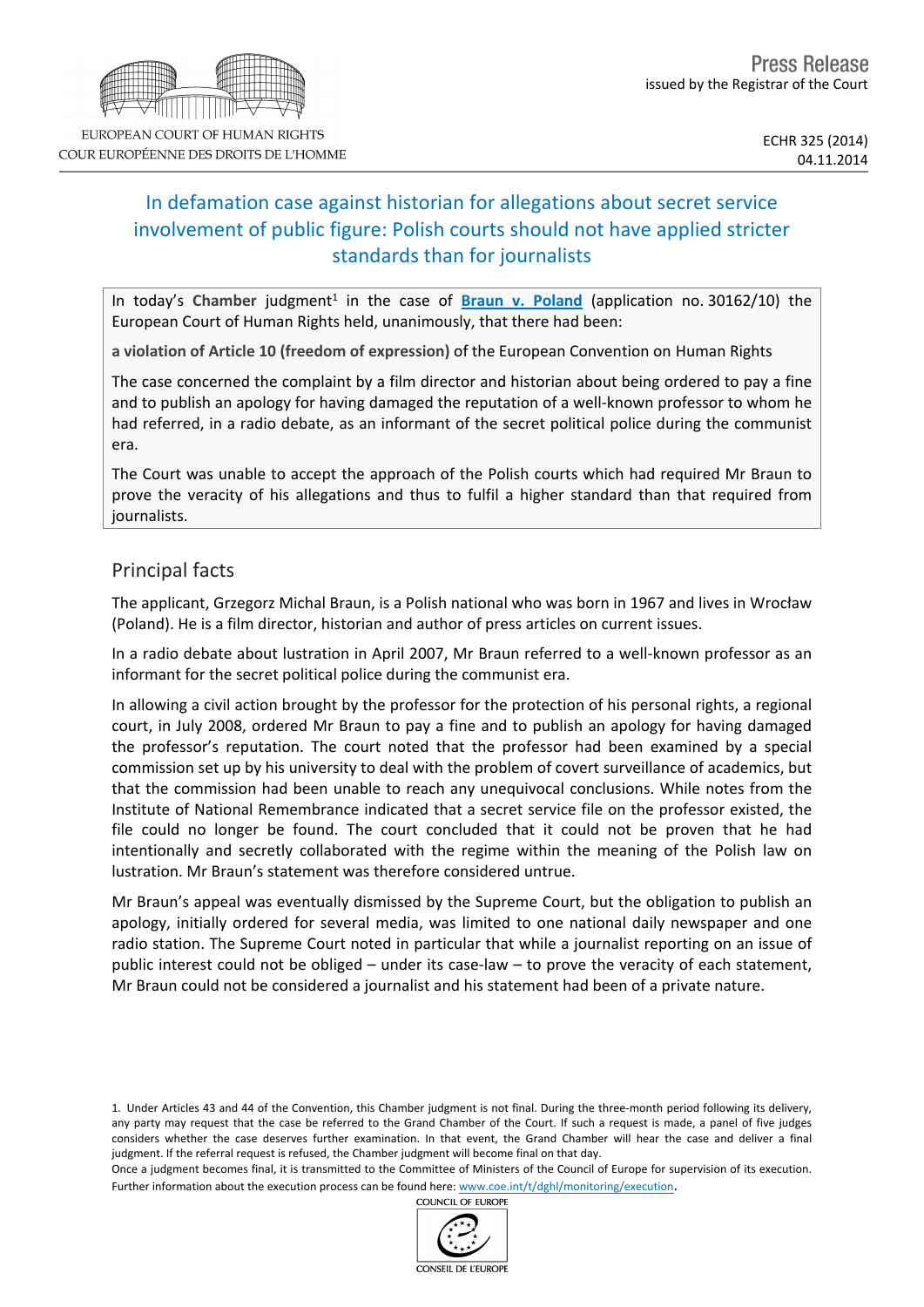# Complaints, procedure and composition of the Court

Relying on Article 10 (freedom of expression), Mr Braun complained that the Polish courts' decisions had violated his right to freedom of expression, arguing in particular that he had been active as a journalist for many years and that radio debate in which he participated concerned an important matter relating to a public figure.

The application was lodged with the European Court of Human Rights on 29 May 2010.

Judgment was given by a Chamber of seven judges, composed as follows:

Ineta **Ziemele** (Latvia), *President*, Päivi **Hirvelä** (Finland), George **Nicolaou** (Cyprus), Nona **Tsotsoria** (Georgia), Zdravka **Kalaydjieva** (Bulgaria), Krzysztof **Wojtyczek** (Poland), Faris **Vehabović** (Bosnia and Herzegovina),

and also Fatoş **Aracı**, *Deputy Section Registrar.*

### Decision of the Court

#### Article 10

It was undisputed that the proceedings against Mr Braun had interfered with his right to freedom of expression, that the interference had been prescribed by law and had pursued a legitimate aim within the meaning of Article 10, namely to protect "the reputation or rights of others".

As regards the question of whether the interference had been necessary, the Court noted that Mr Braun had made a serious accusation against the professor which constituted an attack on his reputation. However, when faced with the task of balancing Mr Braun's right to freedom of expression and the professor's right to respect for his reputation, the Polish courts had made a distinction between the standards applicable to journalists and those applicable to other participants in the public debate. Under the Polish Supreme Court's case law, the standard of due diligence and good faith was to be applied only to journalists, while others, as Mr Braun, were required to prove the veracity of their allegations. Since he had been unable to prove the truth of his statement, the courts had concluded that he had breached the professor's personal rights.

Contrary to the Polish courts' findings, Mr Braun insisted that he had indeed been active as a journalist for many years. However, it was not of particular relevance to the Court, for examining the complaint under Article 10, whether or not he was a journalist under Polish law. Neither was it its task to decide whether Mr Braun had relied on sufficiently accurate and reliable information, or whether the facts at hand had justified the serious allegation he had made.

What mattered was that Mr Braun had been involved in a public debate on an important issue. As had been acknowledged by the Polish courts, he was a specialist on the subject of lustration and he had been invited to participate in a radio programme about that issue. The Court was therefore unable to accept the approach which had required Mr Braun to prove the veracity of his allegations and thus to fulfil a higher standard than that of due diligence only on the ground that under national law he was not considered to be a journalist. The reasons on which the Polish courts had relied could thus not be considered relevant and sufficient under the Convention. There had accordingly been a violation of Article 10.